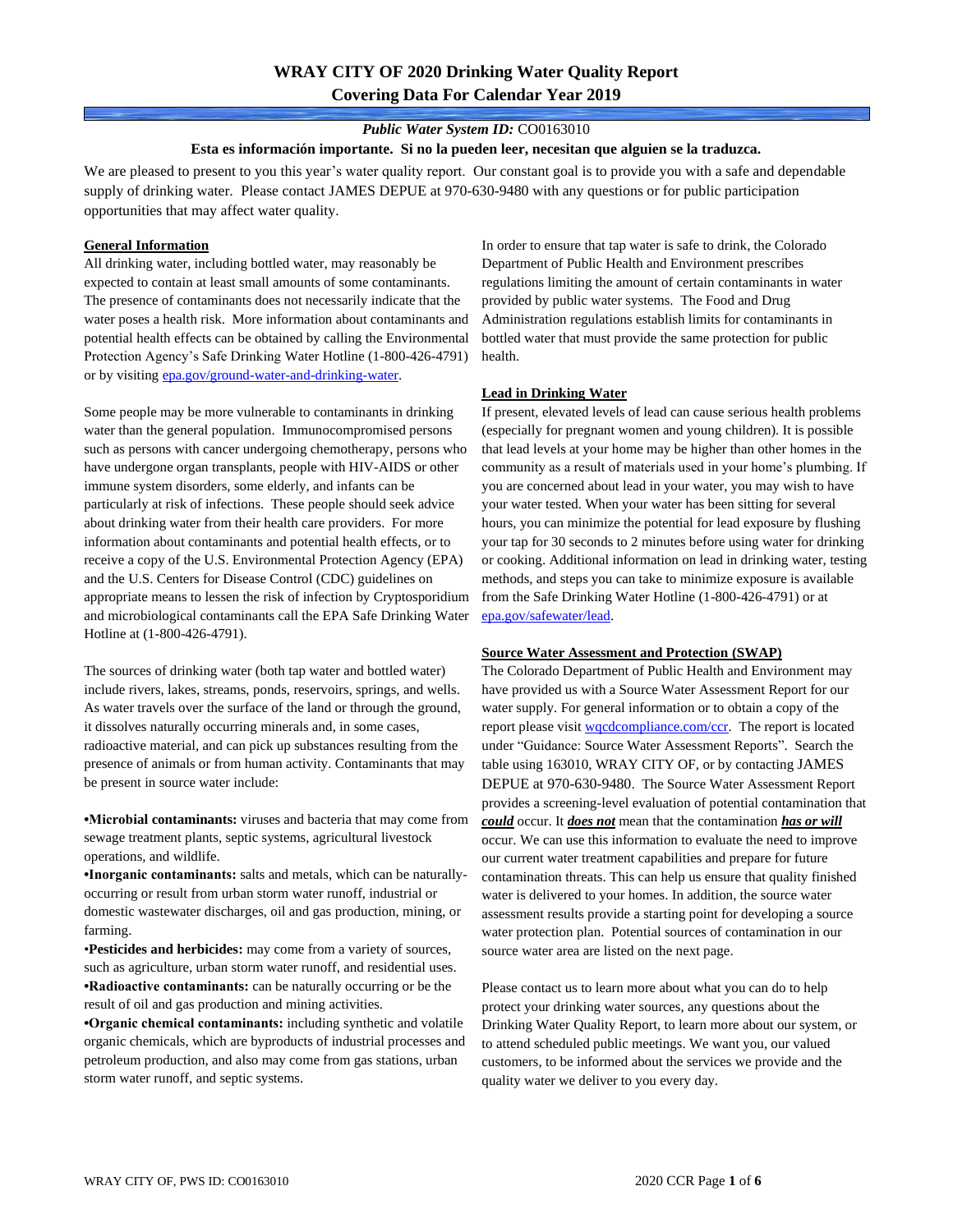# **Our Water Sources**

| <b>Sources (Water Type - Source Type)</b> | <b>Potential Source(s) of Contamination</b>              |
|-------------------------------------------|----------------------------------------------------------|
| WELL NO 6 (Groundwater-Well)              |                                                          |
| WELL NO 7 (Groundwater-Well)              |                                                          |
| WELL NO 8 (Groundwater-Well)              | Commercial/Industrial/Transportation, Urban Recreational |
| WELL NO 9 (Groundwater-Well)              | Grasses, Road Miles                                      |
| WELL NO 10 (Groundwater-Well)             |                                                          |
|                                           |                                                          |
|                                           |                                                          |

## **Terms and Abbreviations**

- **Maximum Contaminant Level (MCL)** − The highest level of a contaminant allowed in drinking water.
- **Treatment Technique (TT)** − A required process intended to reduce the level of a contaminant in drinking water.
- **Health-Based** − A violation of either a MCL or TT.
- **Non-Health-Based** − A violation that is not a MCL or TT.
- **Action Level (AL)** − The concentration of a contaminant which, if exceeded, triggers treatment and other regulatory requirements.
- **Maximum Residual Disinfectant Level (MRDL)** − The highest level of a disinfectant allowed in drinking water. There is convincing evidence that addition of a disinfectant is necessary for control of microbial contaminants.
- **Maximum Contaminant Level Goal (MCLG)** − The level of a contaminant in drinking water below which there is no known or expected risk to health. MCLGs allow for a margin of safety.
- **Maximum Residual Disinfectant Level Goal (MRDLG)** − The level of a drinking water disinfectant, below which there is no known or expected risk to health. MRDLGs do not reflect the benefits of the use of disinfectants to control microbial contaminants.
- **Violation (No Abbreviation)** − Failure to meet a Colorado Primary Drinking Water Regulation.
- **Formal Enforcement Action (No Abbreviation)** − Escalated action taken by the State (due to the risk to public health, or number or severity of violations) to bring a non-compliant water system back into compliance.
- **Variance and Exemptions (V/E)** − Department permission not to meet a MCL or treatment technique under certain conditions.
- **Gross Alpha (No Abbreviation)** − Gross alpha particle activity compliance value. It includes radium-226, but excludes radon 222, and uranium.
- **Picocuries per liter (pCi/L)** Measure of the radioactivity in water.
- **Nephelometric Turbidity Unit (NTU)** − Measure of the clarity or cloudiness of water. Turbidity in excess of 5 NTU is just noticeable to the typical person.
- **Compliance Value (No Abbreviation)** Single or calculated value used to determine if regulatory contaminant level (e.g. MCL) is met. Examples of calculated values are the  $90<sup>th</sup>$  Percentile, Running Annual Average (RAA) and Locational Running Annual Average (LRAA).
- **Average (x-bar)** − Typical value.
- **Range (R)**  $-$  Lowest value to the highest value.
- **Sample Size (n)** − Number or count of values (i.e. number of water samples collected).
- **Parts per million = Milligrams per liter (ppm = mg/L)** − One part per million corresponds to one minute in two years or a single penny in \$10,000.
- **Parts per billion = Micrograms per liter (ppb = ug/L)** − One part per billion corresponds to one minute in 2,000 years, or a single penny in \$10,000,000.
- **Not Applicable**  $(N/A)$  Does not apply or not available.
- **Level 1 Assessment** A study of the water system to identify potential problems and determine (if possible) why total coliform bacteria have been found in our water system.
- **Level 2 Assessment** A very detailed study of the water system to identify potential problems and determine (if possible) why an E. coli MCL violation has occurred and/or why total coliform bacteria have been found in our water system on multiple occasions.

### **Detected Contaminants**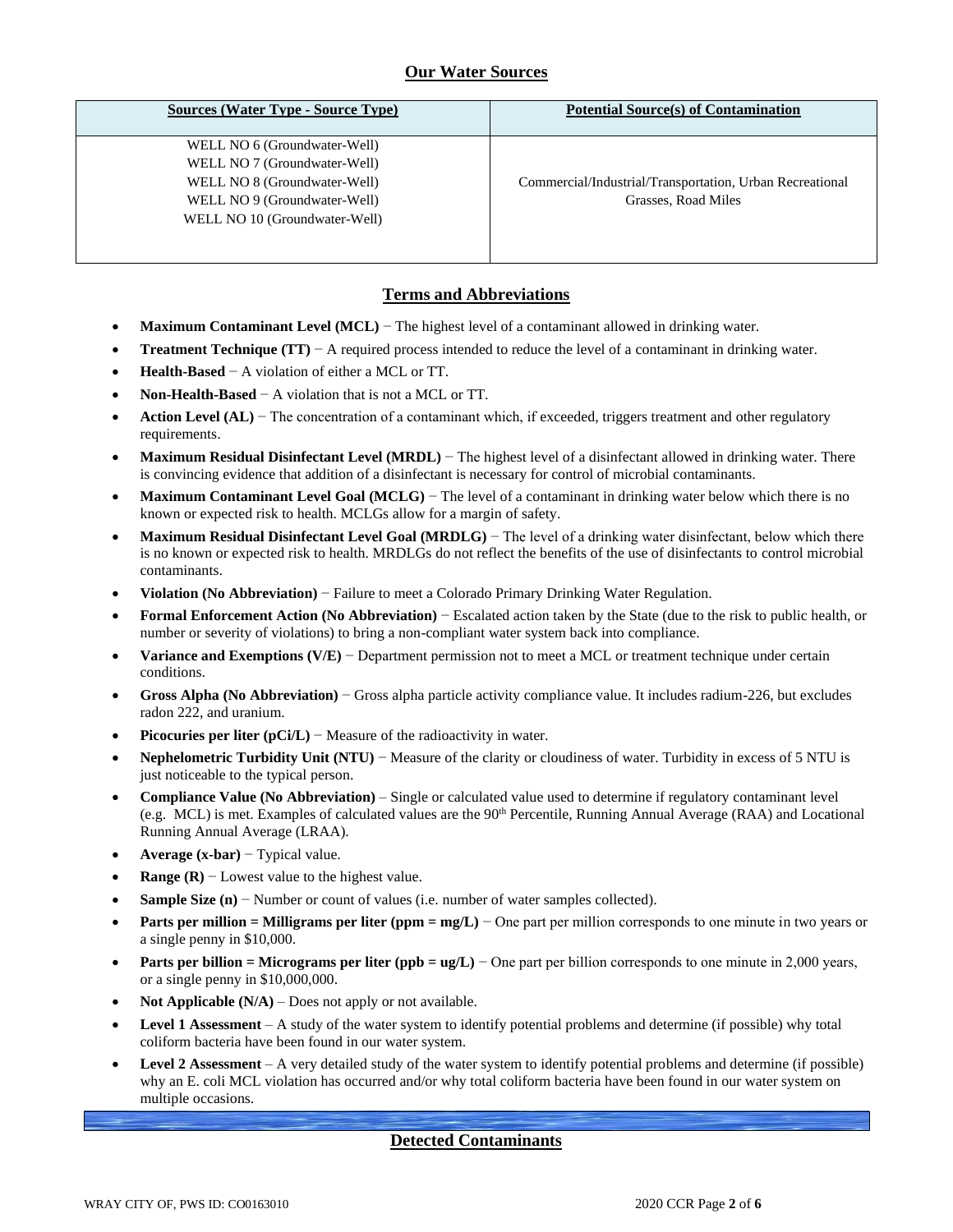WRAY CITY OF routinely monitors for contaminants in your drinking water according to Federal and State laws. The following table(s) show all detections found in the period of January 1 to December 31, 2019 unless otherwise noted. The State of Colorado requires us to monitor for certain contaminants less than once per year because the concentrations of these contaminants are not expected to vary significantly from year to year, or the system is not considered vulnerable to this type of contamination. Therefore, some of our data, though representative, may be more than one year old. Violations and Formal Enforcement Actions, if any, are reported in the next section of this report.

**Note:** Only detected contaminants sampled within the last 5 years appear in this report. If no tables appear in this section then no contaminants were detected in the last round of monitoring.

|                                    | Disinfectants Sampled in the Distribution System<br><b>TT Requirement:</b> At least 95% of samples per period (month or quarter) must be at least 0.2 ppm OR<br>If sample size is less than 40 no more than 1 sample is below 0.2 ppm<br><b>Typical Sources:</b> Water additive used to control microbes |                                                                     |                                                |                              |                               |             |
|------------------------------------|----------------------------------------------------------------------------------------------------------------------------------------------------------------------------------------------------------------------------------------------------------------------------------------------------------|---------------------------------------------------------------------|------------------------------------------------|------------------------------|-------------------------------|-------------|
| <b>Disinfectant</b><br><b>Name</b> | <b>Time Period</b>                                                                                                                                                                                                                                                                                       | <b>Results</b>                                                      | <b>Number of Samples</b><br><b>Below Level</b> | <b>Sample</b><br><b>Size</b> | <b>TT</b><br><b>Violation</b> | <b>MRDL</b> |
| Chlorine                           | December, 2019                                                                                                                                                                                                                                                                                           | Lowest period percentage of samples<br>meeting TT requirement: 100% | $\theta$                                       | 4                            | N <sub>0</sub>                | $4.0$ ppm   |

|                                   | <b>Lead and Copper Sampled in the Distribution System</b> |                                       |                              |                           |                                      |                                              |                                                           |                                                                               |  |
|-----------------------------------|-----------------------------------------------------------|---------------------------------------|------------------------------|---------------------------|--------------------------------------|----------------------------------------------|-----------------------------------------------------------|-------------------------------------------------------------------------------|--|
| <b>Contaminant</b><br><b>Name</b> | <b>Time</b><br>Period                                     | 90 <sup>th</sup><br><b>Percentile</b> | <b>Sample</b><br><b>Size</b> | Unit of<br><b>Measure</b> | 90 <sup>th</sup><br>Percentile<br>AL | <b>Sample</b><br><b>Sites</b><br>Above<br>AL | 90 <sup>th</sup><br>Percentile<br>AL<br><b>Exceedance</b> | <b>Typical Sources</b>                                                        |  |
| Copper                            | 09/19/2019<br>to<br>09/19/2019                            | 0.1                                   | 10                           | ppm                       | 1.3                                  | $\Omega$                                     | No                                                        | Corrosion of<br>household plumbing<br>systems; Erosion of<br>natural deposits |  |

| Disinfection Byproducts Sampled in the Distribution System |      |         |                       |               |                |            |             |                  |                        |  |  |
|------------------------------------------------------------|------|---------|-----------------------|---------------|----------------|------------|-------------|------------------|------------------------|--|--|
| <b>Name</b>                                                | Year | Average | Range                 | <b>Sample</b> | Unit of        | <b>MCL</b> | <b>MCLG</b> | <b>MCL</b>       | <b>Typical Sources</b> |  |  |
|                                                            |      |         | $Low - High$          | <b>Size</b>   | <b>Measure</b> |            |             | <b>Violation</b> |                        |  |  |
|                                                            |      |         |                       |               |                |            |             |                  |                        |  |  |
| Total                                                      | 2019 | 2.5     | $2.5 \text{ to } 2.5$ |               | ppb            | 80         | N/A         | N <sub>o</sub>   | Byproduct of drinking  |  |  |
| Trihalome                                                  |      |         |                       |               |                |            |             |                  | water disinfection     |  |  |
| thanes                                                     |      |         |                       |               |                |            |             |                  |                        |  |  |
| (TTHM)                                                     |      |         |                       |               |                |            |             |                  |                        |  |  |
|                                                            |      |         |                       |               |                |            |             |                  |                        |  |  |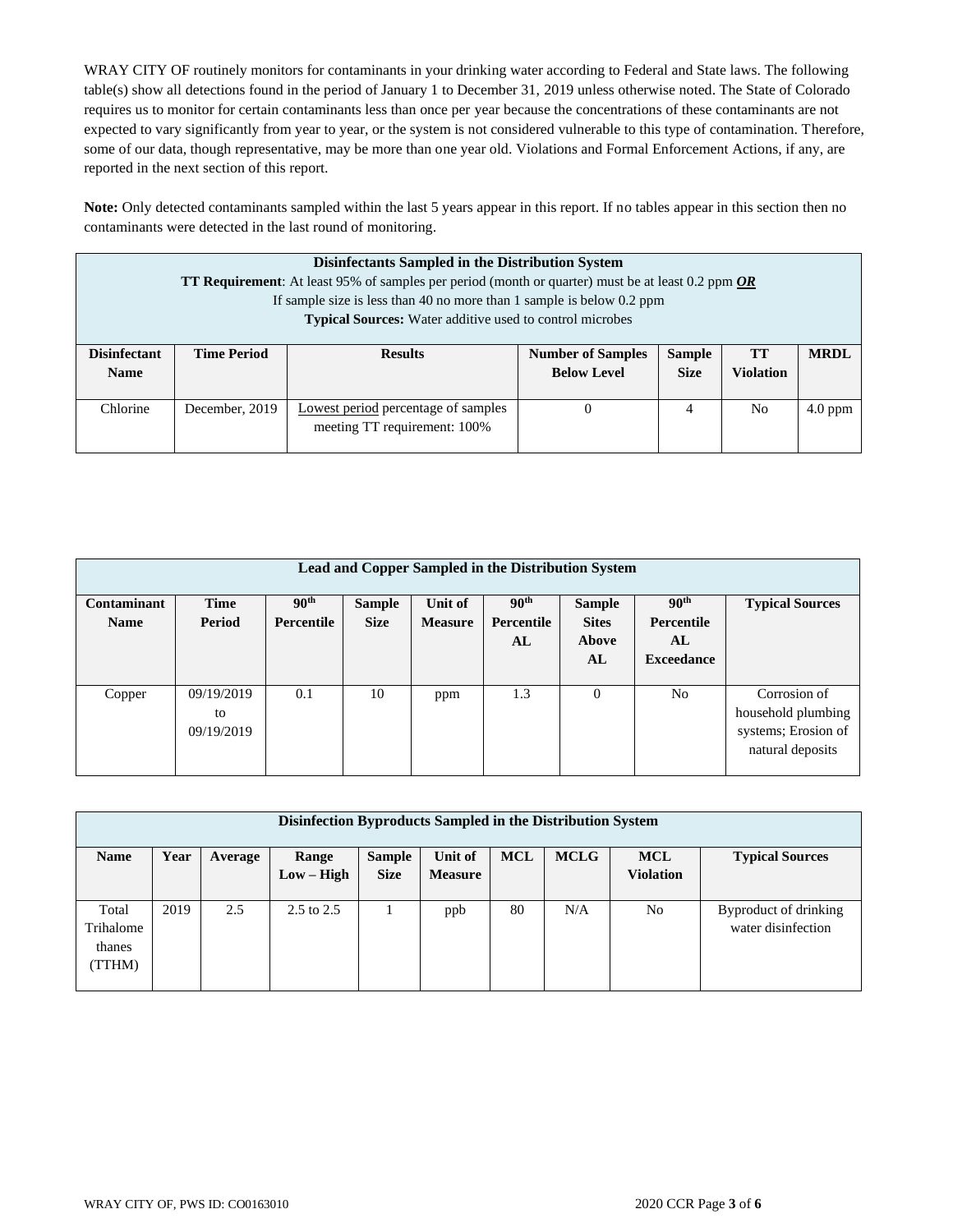|                            | Radionuclides Sampled at the Entry Point to the Distribution System |         |                       |                              |                           |            |             |                                |                                |  |  |
|----------------------------|---------------------------------------------------------------------|---------|-----------------------|------------------------------|---------------------------|------------|-------------|--------------------------------|--------------------------------|--|--|
| Contaminant<br><b>Name</b> | Year                                                                | Average | Range<br>$Low - High$ | <b>Sample</b><br><b>Size</b> | Unit of<br><b>Measure</b> | <b>MCL</b> | <b>MCLG</b> | <b>MCL</b><br><b>Violation</b> | <b>Typical Sources</b>         |  |  |
| Gross Alpha                | 2019                                                                | 0.41    | $0.41$ to $0.41$      |                              | pCi/L                     | 15         | $\Omega$    | N <sub>0</sub>                 | Erosion of<br>natural deposits |  |  |
| Combined<br>Radium         | 2019                                                                | 2.8     | 2.8 to 2.8            |                              | pCi/L                     | 5          | $\Omega$    | N <sub>0</sub>                 | Erosion of<br>natural deposits |  |  |
| Combined<br>Uranium        | 2019                                                                | 7       | $7$ to $7$            |                              | ppb                       | 30         | $\Omega$    | N <sub>0</sub>                 | Erosion of<br>natural deposits |  |  |

|                            | Inorganic Contaminants Sampled at the Entry Point to the Distribution System |                |                       |                              |                           |                 |                  |                               |                                                                                                                                                |  |
|----------------------------|------------------------------------------------------------------------------|----------------|-----------------------|------------------------------|---------------------------|-----------------|------------------|-------------------------------|------------------------------------------------------------------------------------------------------------------------------------------------|--|
| Contaminant<br><b>Name</b> | Year                                                                         | Average        | Range<br>$Low - High$ | <b>Sample</b><br><b>Size</b> | Unit of<br><b>Measure</b> | $\bf MCL$       | <b>MCLG</b>      | $\bf MCL$<br><b>Violation</b> | <b>Typical Sources</b>                                                                                                                         |  |
| Arsenic                    | 2019                                                                         | 9              | $9$ to $9$            | $\mathbf{1}$                 | ppb                       | 10              | $\boldsymbol{0}$ | No                            | Erosion of natural<br>deposits; runoff<br>from orchards;<br>runoff from glass<br>and electronics<br>production wastes                          |  |
| Barium                     | 2019                                                                         | 0.11           | 0.11 to 0.11          | $\mathbf{1}$                 | ppm                       | $\sqrt{2}$      | $\sqrt{2}$       | ${\rm No}$                    | Discharge of<br>drilling wastes;<br>discharge from<br>metal refineries;<br>erosion of natural<br>deposits                                      |  |
| Chromium                   | 2019                                                                         | $\mathbf{2}$   | $2$ to $2\,$          | $\mathbf{1}$                 | ppb                       | 100             | 100              | $\rm No$                      | Discharge from<br>steel and pulp<br>mills; erosion of<br>natural deposits                                                                      |  |
| Fluoride                   | 2016                                                                         | 0.92           | 0.92 to 0.92          | $\mathbf{1}$                 | ppm                       | $\overline{4}$  | $\overline{4}$   | N <sub>o</sub>                | Erosion of natural<br>deposits; water<br>additive which<br>promotes strong<br>teeth; discharge<br>from fertilizer and<br>aluminum<br>factories |  |
| Nitrate                    | 2019                                                                         | $\overline{2}$ | $2$ to $2\,$          | $\mathbf{1}$                 | ppm                       | 10              | 10               | ${\rm No}$                    | Runoff from<br>fertilizer use;<br>leaching from<br>septic tanks,<br>sewage; erosion of<br>natural deposits                                     |  |
| Selenium                   | 2019                                                                         | $\overline{5}$ | $5$ to $5$            | $\,1$                        | ppb                       | $\overline{50}$ | $\overline{50}$  | $\overline{No}$               | Discharge from<br>petroleum and<br>metal refineries;<br>erosion of natural<br>deposits; discharge                                              |  |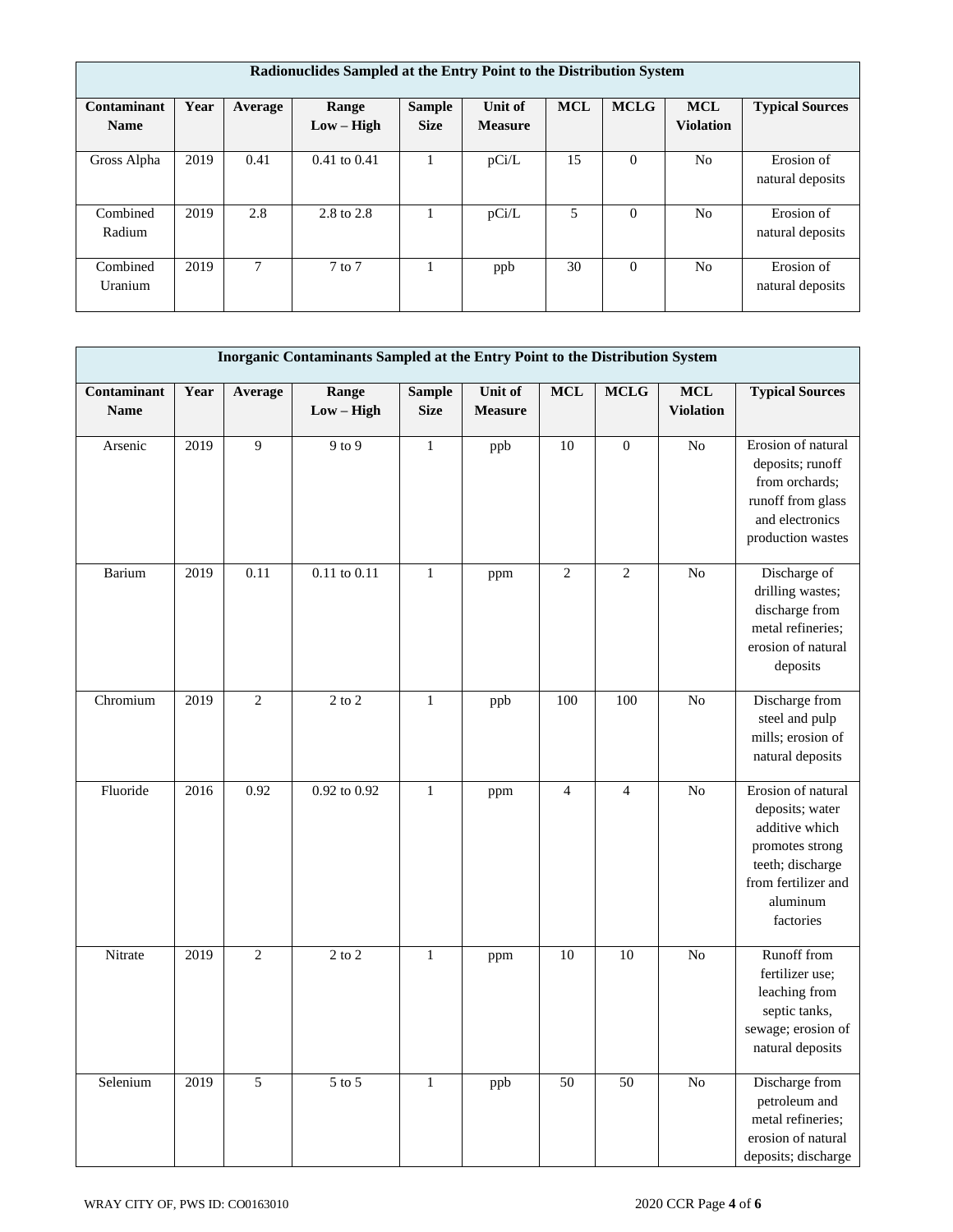| Inorganic Contaminants Sampled at the Entry Point to the Distribution System |      |         |                                                                                                                              |               |                |            |             |                  |                        |
|------------------------------------------------------------------------------|------|---------|------------------------------------------------------------------------------------------------------------------------------|---------------|----------------|------------|-------------|------------------|------------------------|
| Contaminant                                                                  | Year | Average | Range                                                                                                                        | <b>Sample</b> | Unit of        | <b>MCL</b> | <b>MCLG</b> | <b>MCL</b>       | <b>Typical Sources</b> |
| <b>Name</b>                                                                  |      |         | $Low - High$                                                                                                                 | <b>Size</b>   | <b>Measure</b> |            |             | <b>Violation</b> |                        |
|                                                                              |      |         |                                                                                                                              |               |                |            |             |                  |                        |
|                                                                              |      |         |                                                                                                                              |               |                |            |             |                  | from mines             |
|                                                                              |      |         |                                                                                                                              |               |                |            |             |                  |                        |
|                                                                              |      |         |                                                                                                                              |               |                |            |             |                  |                        |
|                                                                              |      |         | Arsenic: while your drinking water meets the EPA's standard for arsenic, it does contain low levels of arsenic. The EPA's    |               |                |            |             |                  |                        |
|                                                                              |      |         | standard balances the current understanding of arsenic's possible health effects against the costs of removing arsenic from  |               |                |            |             |                  |                        |
|                                                                              |      |         | drinking water. The EPA continues to research the health effects of low levels of arsenic, which is a mineral known to cause |               |                |            |             |                  |                        |
|                                                                              |      |         | cancer in humans at high concentrations and is linked to other health effects such as skin damage and circulatory problems.  |               |                |            |             |                  |                        |
|                                                                              |      |         |                                                                                                                              |               |                |            |             |                  |                        |

|                                                                                                                               | <b>Secondary Contaminants**</b>                                                        |         |              |                               |         |                           |  |  |  |  |
|-------------------------------------------------------------------------------------------------------------------------------|----------------------------------------------------------------------------------------|---------|--------------|-------------------------------|---------|---------------------------|--|--|--|--|
| **Secondary standards are non-enforceable guidelines for contaminants that may cause cosmetic effects (such as skin, or tooth |                                                                                        |         |              |                               |         |                           |  |  |  |  |
|                                                                                                                               | discoloration) or aesthetic effects (such as taste, odor, or color) in drinking water. |         |              |                               |         |                           |  |  |  |  |
|                                                                                                                               |                                                                                        |         |              |                               |         |                           |  |  |  |  |
| Contaminant                                                                                                                   | Year                                                                                   | Average | Range        | <b>Sample</b>                 | Unit of | <b>Secondary Standard</b> |  |  |  |  |
| <b>Name</b>                                                                                                                   |                                                                                        |         | $Low - High$ | <b>Size</b><br><b>Measure</b> |         |                           |  |  |  |  |
|                                                                                                                               |                                                                                        |         |              |                               |         |                           |  |  |  |  |
| Sodium                                                                                                                        | 2019                                                                                   | 13.8    | 13.8 to 13.8 |                               | ppm     | N/A                       |  |  |  |  |
|                                                                                                                               |                                                                                        |         |              |                               |         |                           |  |  |  |  |

### **Violations, Significant Deficiencies, and Formal Enforcement Actions**

# **Non-Health-Based Violations**

These violations do not usually mean that there was a problem with the water quality. If there had been, we would have notified you immediately. We missed collecting a sample (water quality is unknown), we reported the sample result after the due date, or we did not complete a report/notice by the required date.

| <b>Name</b>              | <b>Description</b>                      | <b>Time Period</b>        |
|--------------------------|-----------------------------------------|---------------------------|
|                          |                                         |                           |
|                          |                                         |                           |
|                          |                                         |                           |
| PLANS AND SPECIFICATIONS | UNAPPROVED SYSTEM/TREATMENT -           | 12/08/2017 - 09/09/2019   |
| <b>RULE</b>              | R <sub>540</sub>                        |                           |
|                          |                                         |                           |
|                          |                                         |                           |
| LEAD & COPPER RULE       | <b>FAILURE TO MONITOR AND/OR</b>        | 07/01/2019 - 10/01/2019   |
|                          | <b>REPORT</b>                           |                           |
|                          |                                         |                           |
| <b>FLUORIDE</b>          | <b>FAILURE TO MONITOR AND/OR</b>        | $01/01/2017 - 12/31/2019$ |
|                          |                                         |                           |
|                          | <b>REPORT</b>                           |                           |
|                          |                                         |                           |
|                          | <b>Additional Violation Information</b> |                           |
|                          |                                         |                           |
|                          |                                         |                           |